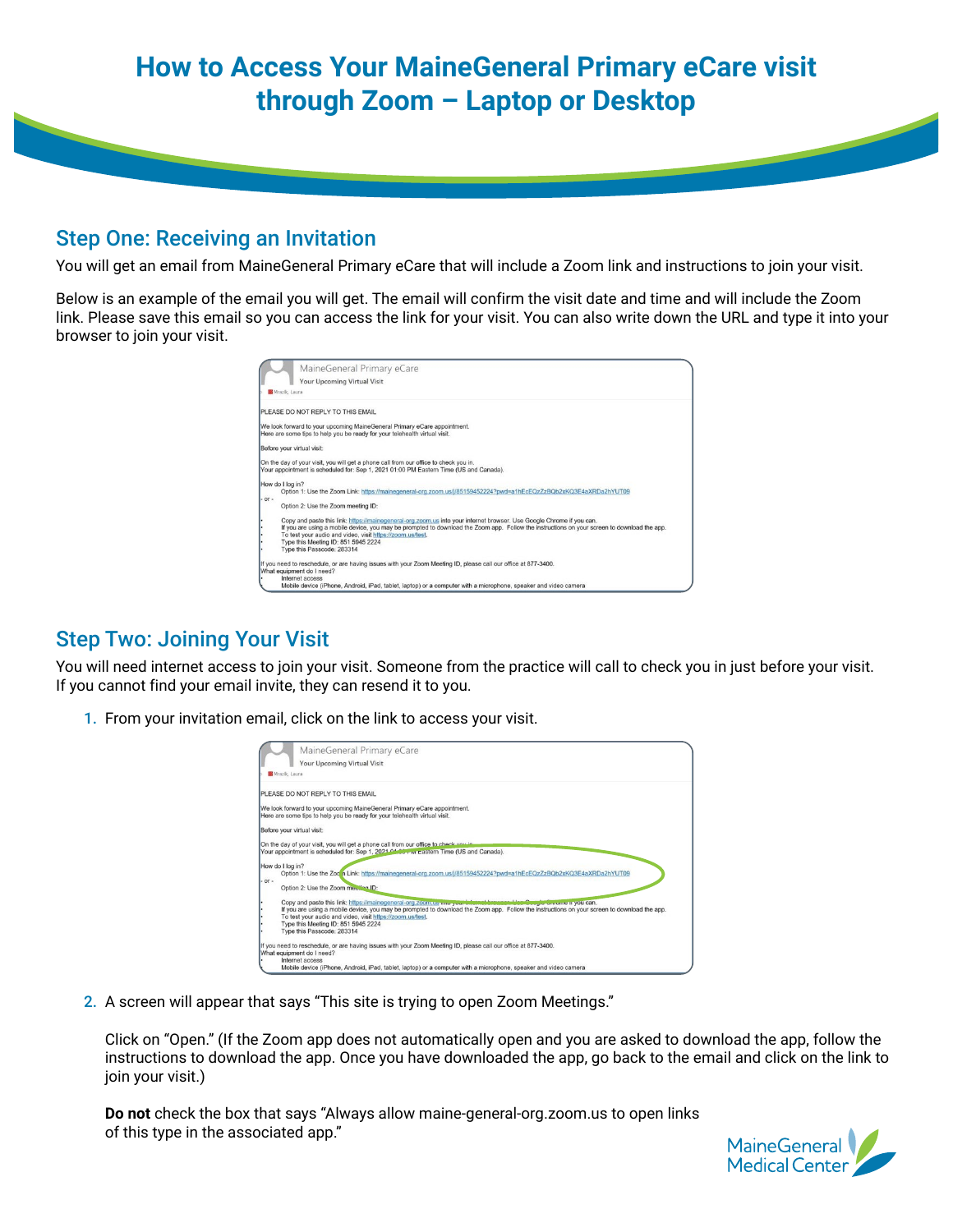| This site is trying to open Zoom Meetings.                                             |      |               |  |  |
|----------------------------------------------------------------------------------------|------|---------------|--|--|
| https://mainegeneral-org.zoom.us wants to open this application.                       |      |               |  |  |
| Always allow mainegeneral-org.zoom.us to open links of this type in the associated app |      |               |  |  |
|                                                                                        | Open | <b>Cancel</b> |  |  |

3. The "Launch Meeting" screen will appear. Click on "Open Zoom Meetings" if it appears on your screen, or click on "Launch Meeting."



4. You will be placed in the "waiting room." Someone from your care team will see that you are waiting to join the visit; they will confirm you are scheduled and then will enter you into the virtual visit. Once you're in the visit, the medical assistant will ask you a few questions to get you ready to see your provider.

| <b>Zoorn Meeting</b> |                                                     | $\Box$<br>$\sim$ |
|----------------------|-----------------------------------------------------|------------------|
|                      |                                                     |                  |
|                      |                                                     |                  |
|                      |                                                     |                  |
|                      |                                                     |                  |
|                      | Please wait, the meeting host will let you in soon. |                  |
|                      |                                                     |                  |
|                      | Test with Melissa                                   |                  |
|                      | 5/27/2021                                           |                  |
|                      |                                                     |                  |
|                      |                                                     |                  |
|                      |                                                     |                  |
|                      |                                                     |                  |
|                      | Tech Computer Audio                                 |                  |

5. When you are entered into the visit, the "Join audio" screen will appear. If this is your first time using Zoom, you may want to test your speaker and microphone. Click on "Test Speaker and Microphone" and follow the prompts. Then, click on "Join with Computer Audio."

| Phone Call | <b>Computer Audio</b>              |  |
|------------|------------------------------------|--|
|            |                                    |  |
|            |                                    |  |
|            |                                    |  |
|            | <b>Join with Computer Audio</b>    |  |
|            | <b>Test Speaker and Microphone</b> |  |
|            |                                    |  |
|            |                                    |  |
|            |                                    |  |